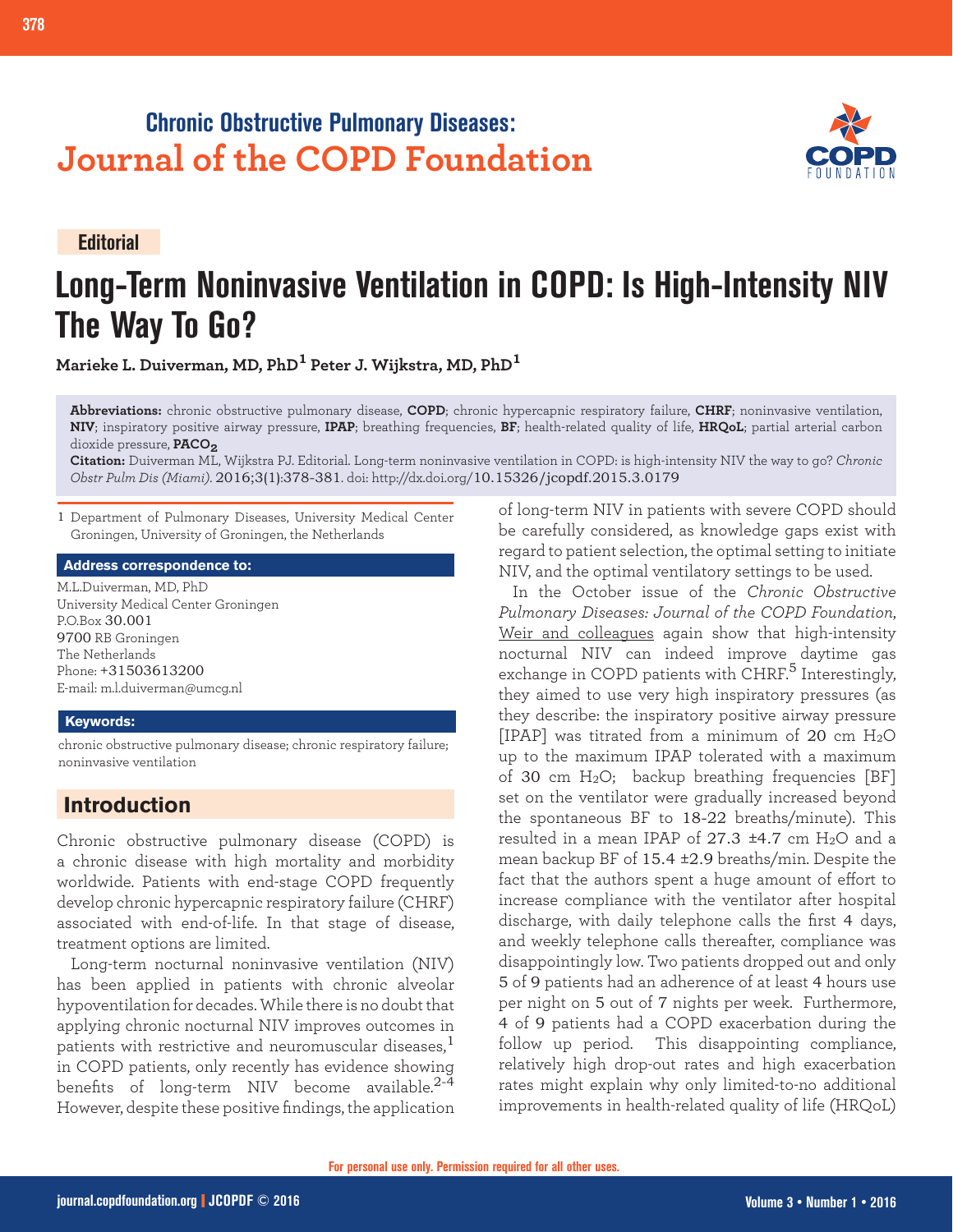and lung function were found. Nevertheless, the paper does nicely address some important discussion points regarding long-term NIV in stable COPD.

First, we have learned that chronic NIV does not provide benefit in every COPD patient with CHRF. Unfortunately, we are insufficiently informed about the factors predicting a favourable response. Studies have shown us a few aspects that are important to recognize in selecting the appropriate patients. Patients with more severe CHRF seem to benefit more.<sup>6</sup> Furthermore, benefit will only be achieved if patients truly suffer from prolonged CHRF. Chronic NIV will not improve outcomes once it is initiated in every patient who remains hypercapnic after an exacerbation as a large part of these patients will recover to normocapnia spontaneously and thus, do not need chronic NIV.<sup>7</sup> Weir et al choose to include patients once >14 days post-hospital discharge. Upcoming trials hopefully will provide more insight in this optimal timing issue.

Secondly, the setting in which NIV is applied needs to be discussed. We have shown important benefits of adding nocturnal NIV to pulmonary rehabilitation in terms of improvement in HRQoL, exercise tolerance and lung function.<sup>2,3</sup> We believe that, in carefully selected patients, the combination of nocturnal NIV with pulmonary rehabilitation provides the optimal package of treatment. An additional advantage might be that a setting is created in which close contact between the patient and caregivers is established, which, as recognized by Weir et al, may be crucial for a successful NIV initiation and compliance at long-term.

Finally, benefits of chronic NIV seem to be dependent on the ventilatory settings used. High-intensity NIV in patients with stable COPD was reported first by Windisch et al.<sup>8</sup> They showed, in an uncontrolled study in 14 COPD patients with severe CHRF (mean baseline partial arterial carbon dioxide pressure [PaCO2] 59.5 mmHg), that NIV with a high mean IPAP of 29.8 cm H2O, combined with a high backup BF of 22.9 breaths/min, could reduce  $PaCO<sub>2</sub>$  from 59.5 to 46.0 mmHg during spontaneous breathing at daytime. These data were confirmed in their own cohort of patients ventilated with high-intensity NIV in a retrospective analysis published 3 years later. In this study it was shown that with a mean IPAP of 27.7 cm H2O and a BF of 20.8 breaths/min a reduction in daytime  $PaCO<sub>2</sub>$  of 6.9 mm Hg and an improvement in lung function could be achieved after 2 months.<sup>9</sup> However, these data were uncontrolled. In 2011, Dreher

et al published the results of a randomized cross-over trial, showing that high-intensity NIV was indeed more effective compared to low-intensity NIV, each applied for 6 weeks.<sup>10</sup> However, the patient number was small (14 patients) and only medium-term effects (6 weeks) of each mode were tested. Consequent randomized controlled trials confirmed these results and have shown that with nocturnal NIV with settings aimed at really improving ventilation (reaching normocapnia at daytime), improvement in HRQoL, lung function, and even survival can be achieved.<sup>2-4</sup>

Despite these promising findings of high-intensity NIV, important points remain to be discussed. First, survival benefit of high-intensity NIV as compared to standard care has been shown in only one, although large and well designed, randomized controlled trial.<sup>4</sup> The survival benefit found in this study is, however, difficult to compare with the other long-term trials as the mortality was relatively high in the control group. Nevertheless, we believe it will, at least in our country (the Netherlands), raise ethical concerns to perform another large randomized controlled trial comparing NIV with standard care in patients with CHRF once such a large survival benefit has been shown in a group of patients for whom treatment options are limited. Secondly, although with high-intensity NIV, true benefits of chronic NIV in stable COPD were shown for the first time, we lack knowledge about what the optimal setting should be, what the true mechanisms leading to benefits of this mode of ventilation are and what disadvantages can be expected. Is it really the main aim to improve  $PaCO<sub>2</sub>$  or is the improvement in PaCO2 an expression of another underlying mechanism being more important for improvement in HRQoL and survival? Should we focus only on this  $PaCO<sub>2</sub>$  or include other parameters too when initiating NIV? Currently, as we are incompletely informed about the mechanism of why long-term NIV improves long-term patient-related outcomes it is difficult to answer this question.

Some additional notes can be made regarding the ventilatory settings. High-intensity NIV is defined as a specific ventilator setting aimed at achieving normocapnia or the lowest PaCO<sub>2</sub> values as possible.<sup>11</sup> This implies that is it not the IPAP and/or BF that should be set at certain levels, but that for each individual patient the setting should be examined with which maximal improvement in gas exchange is achieved. Furthermore, it is questionable whether both high-pressures and highfrequencies are necessary. In a short-term cross-over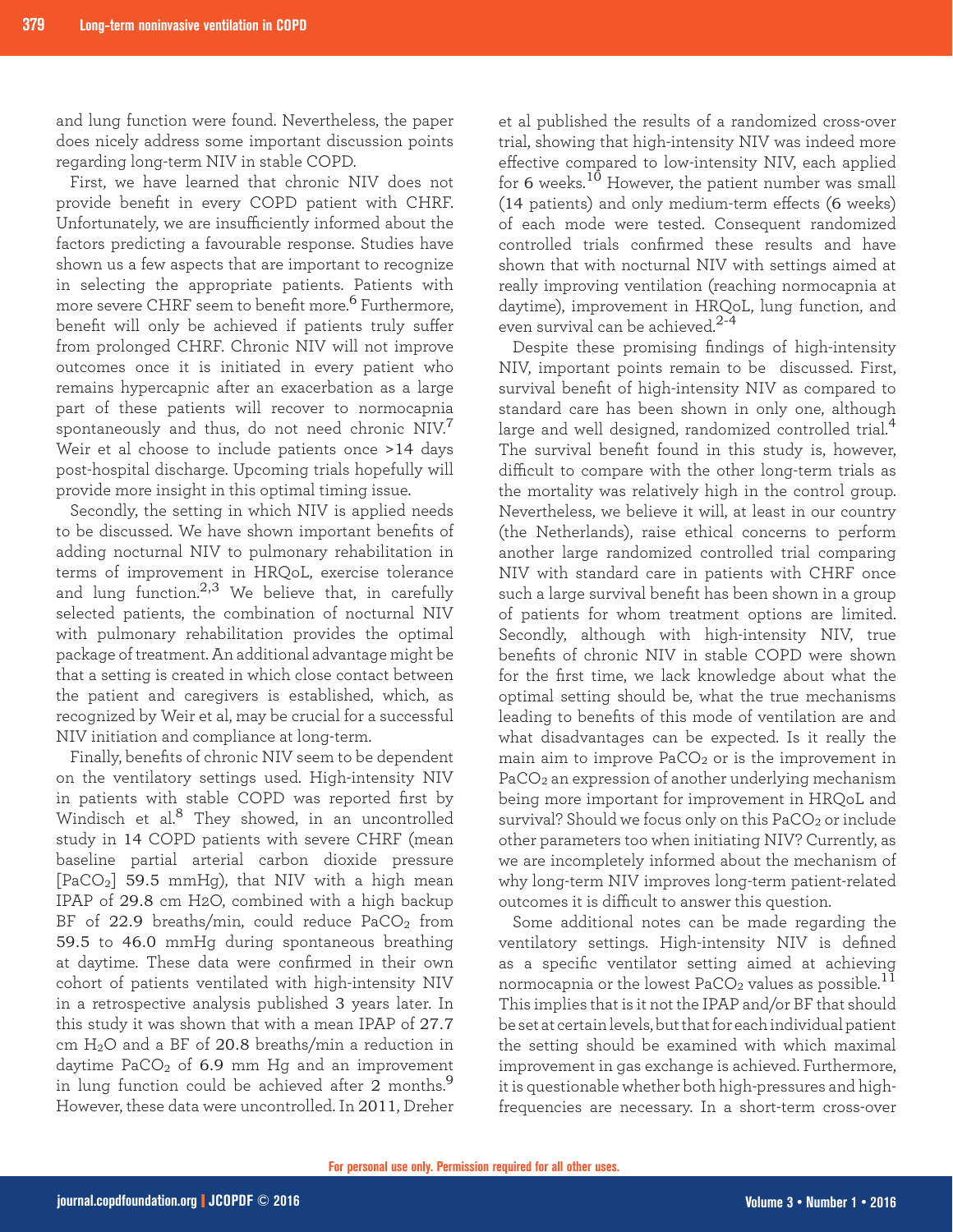trial Murphy et al showed that a setting with only high IPAP is as good as a setting with high IPAP and high backup BF.12 Furthermore, the number of hours use per day could be at least as important as the pressures and frequencies used. However, compliance might be a problem when (too) high-intensity settings are used. Finally, the drawbacks of high-intensity NIV are not completely clear yet. It was shown that high-intensity NIV might reduce cardiac output, $^{13}\,$  and that it might increase patient-ventilator asynchrony. Unfortunately,

data on these potential disadvantages are limited or not there at all.

The data of Weir et al, although uncontrolled, nicely draws our attention again to the potential benefits but also pitfalls and potential factors limiting benefits of high-intensity NIV. Future research will be needed to unravel these issues and optimize the treatment with long-term NIV of the increasing number of stable hypercapnic COPD patients with CHRF.